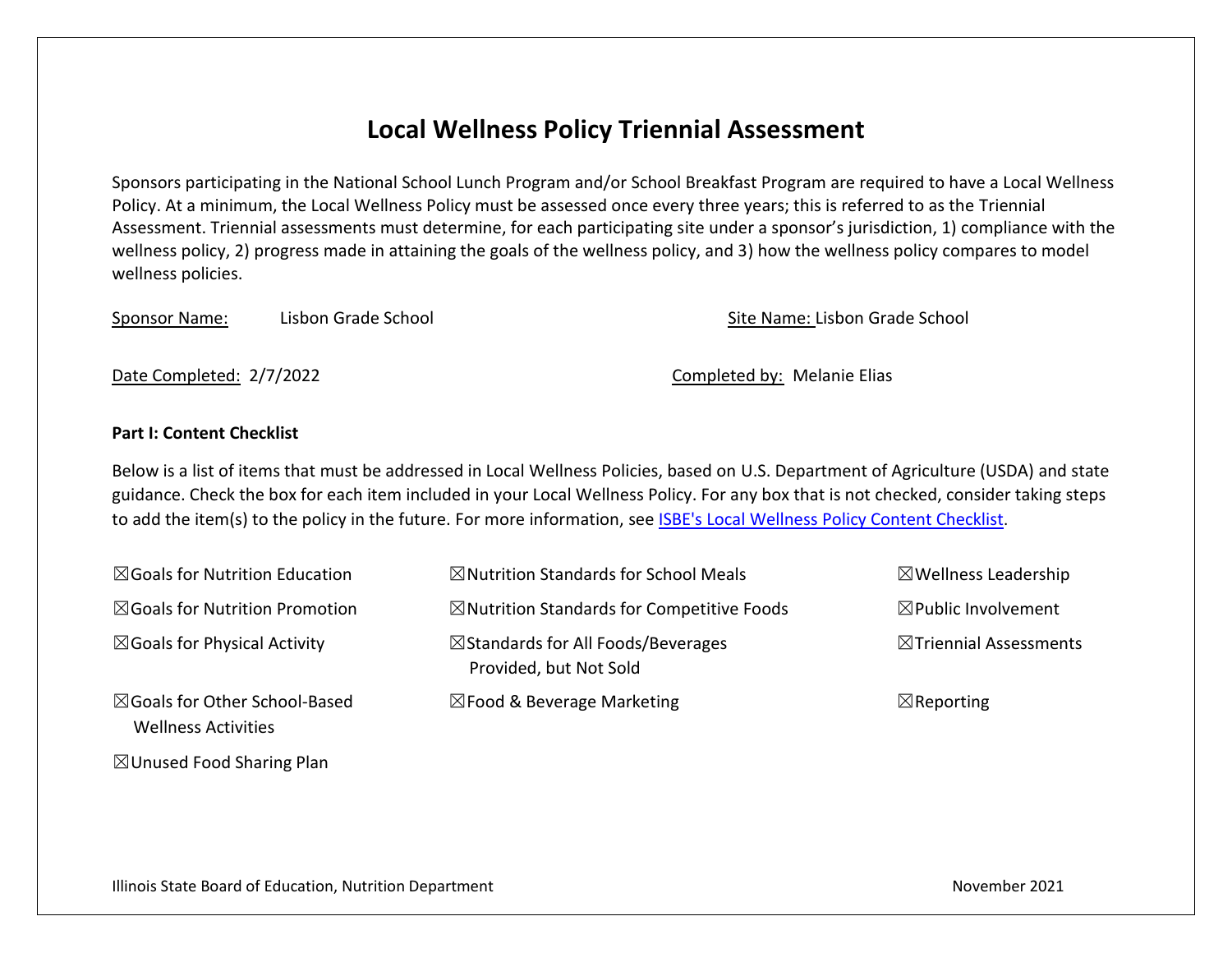## **Part II: Goal Assessment**

Input the goals of your Local Wellness Policy into the table below for the corresponding areas: Nutrition Education, Nutrition Promotion, Physical Activity, and Other School-Based Wellness Activities. Indicate if the school is meeting, partially meeting, or not meeting each goal listed. Include any next steps in attaining the goal(s), if applicable. Table rows may be added for additional goals.

| <b>Goals</b>                                                                                                                                                                                                                                                                                                                                                                                                                                                                                                                                                                                                                                                                                  | <b>Meeting</b> | <b>Partially</b><br><b>Meeting</b> | <b>Not</b><br><b>Meeting</b> | <b>Next Steps (If Applicable)</b> |
|-----------------------------------------------------------------------------------------------------------------------------------------------------------------------------------------------------------------------------------------------------------------------------------------------------------------------------------------------------------------------------------------------------------------------------------------------------------------------------------------------------------------------------------------------------------------------------------------------------------------------------------------------------------------------------------------------|----------------|------------------------------------|------------------------------|-----------------------------------|
| <b>Nutrition Education</b>                                                                                                                                                                                                                                                                                                                                                                                                                                                                                                                                                                                                                                                                    |                |                                    |                              |                                   |
| Students in preschool through grade 8 shall receive<br>nutrition education as part of a sequential program that is<br>coordinated within a comprehensive health education<br>curriculum. <sup>4</sup> The program shall be designed to provide<br>students with the knowledge and skills necessary to adopt<br>healthy eating behaviors and aimed at influencing<br>students' knowledge, attitudes and eating habits. Special<br>emphasis should be placed on nutrition education in<br>preschool through primary grades as eating habits are<br>established at a young age. The curriculum shall be<br>consistent with and incorporate relevant Illinois Learning<br>Standards. <sup>5</sup> | X              |                                    |                              |                                   |
| To maximize classroom time and to achieve positive<br>changes in students' eating behaviors, nutrition education<br>shall be integrated into the standards-based <sup>4</sup> lesson plans<br>of other school subjects like math, science, language arts,<br>physical education, health, family and consumer science<br>and social sciences.                                                                                                                                                                                                                                                                                                                                                  | X              |                                    |                              |                                   |
| To achieve positive changes in students' eating behaviors,<br>it is recommended that a minimum of fifty contact hours<br>of nutrition education opportunities be provided to                                                                                                                                                                                                                                                                                                                                                                                                                                                                                                                  | X              |                                    |                              |                                   |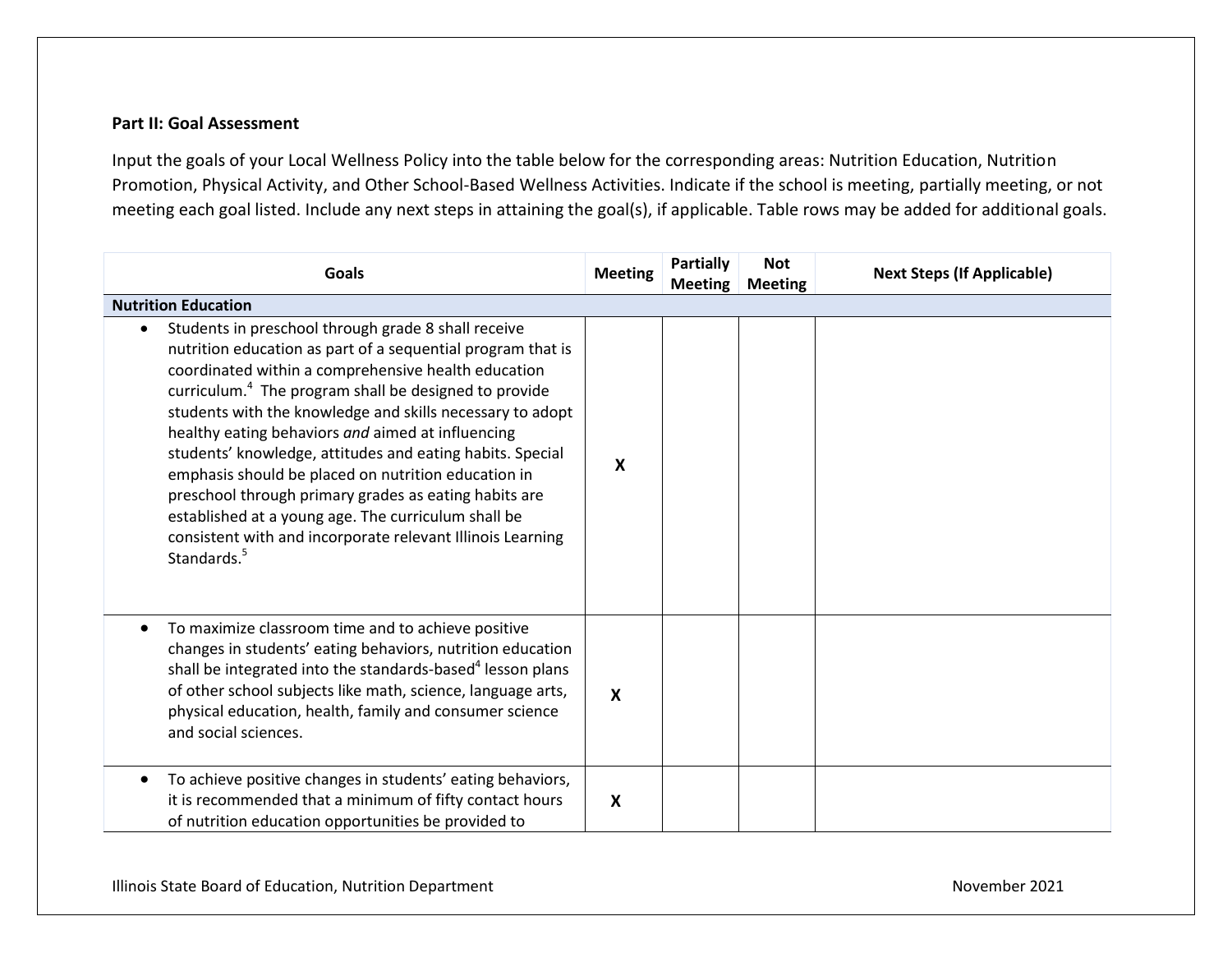| students each year. <sup>6</sup> Contact hours may include a<br>combination of classroom instruction; nutrition education<br>provided in the cafeteria; or health fairs, field trips and<br>assemblies providing nutrition education. |   |  |  |
|---------------------------------------------------------------------------------------------------------------------------------------------------------------------------------------------------------------------------------------|---|--|--|
| The nutrition education program shall include enjoyable<br>interactive activities such as contests, promotions; taste<br>testing, field trips and school gardens.                                                                     | Λ |  |  |

| <b>Goals</b>                                                                                                                                                                                                                                                                                                                                                                                                                                                                                                                                                                                                                                                                                                                                                                                                                                 | <b>Meeting</b> | Partially<br><b>Meeting</b> | <b>Not</b><br><b>Meeting</b> | <b>Next Steps (If Applicable)</b> |
|----------------------------------------------------------------------------------------------------------------------------------------------------------------------------------------------------------------------------------------------------------------------------------------------------------------------------------------------------------------------------------------------------------------------------------------------------------------------------------------------------------------------------------------------------------------------------------------------------------------------------------------------------------------------------------------------------------------------------------------------------------------------------------------------------------------------------------------------|----------------|-----------------------------|------------------------------|-----------------------------------|
| <b>Nutrition Promotion</b>                                                                                                                                                                                                                                                                                                                                                                                                                                                                                                                                                                                                                                                                                                                                                                                                                   |                |                             |                              |                                   |
| The purpose of this policy is to ensure a total school<br>environment that promotes and supports student health<br>and wellness, helps to reduce childhood obesity and<br>meets the requirements of the Child Nutrition and WIC<br>Reauthorization Act of 2004 and the Illinois School Code,<br>including, without limitation, goals for nutrition education,<br>physical activity and other school-based activities<br>designed to promote student wellness; nutrition<br>guidelines for all foods available during the school day; a<br>plan for measuring implementation including designating<br>one or more persons charged with operational<br>responsibility; and involving parents, students, school food<br>service providers, the school board, school administrators,<br>and the public in developing this policy. <sup>2,3</sup> | x              |                             |                              |                                   |
| Schools shall take efforts to promote nutritious food and<br>beverage choices consistent with the current Dietary<br>Guidelines for Americans and Food Guidance System                                                                                                                                                                                                                                                                                                                                                                                                                                                                                                                                                                                                                                                                       | x              |                             |                              |                                   |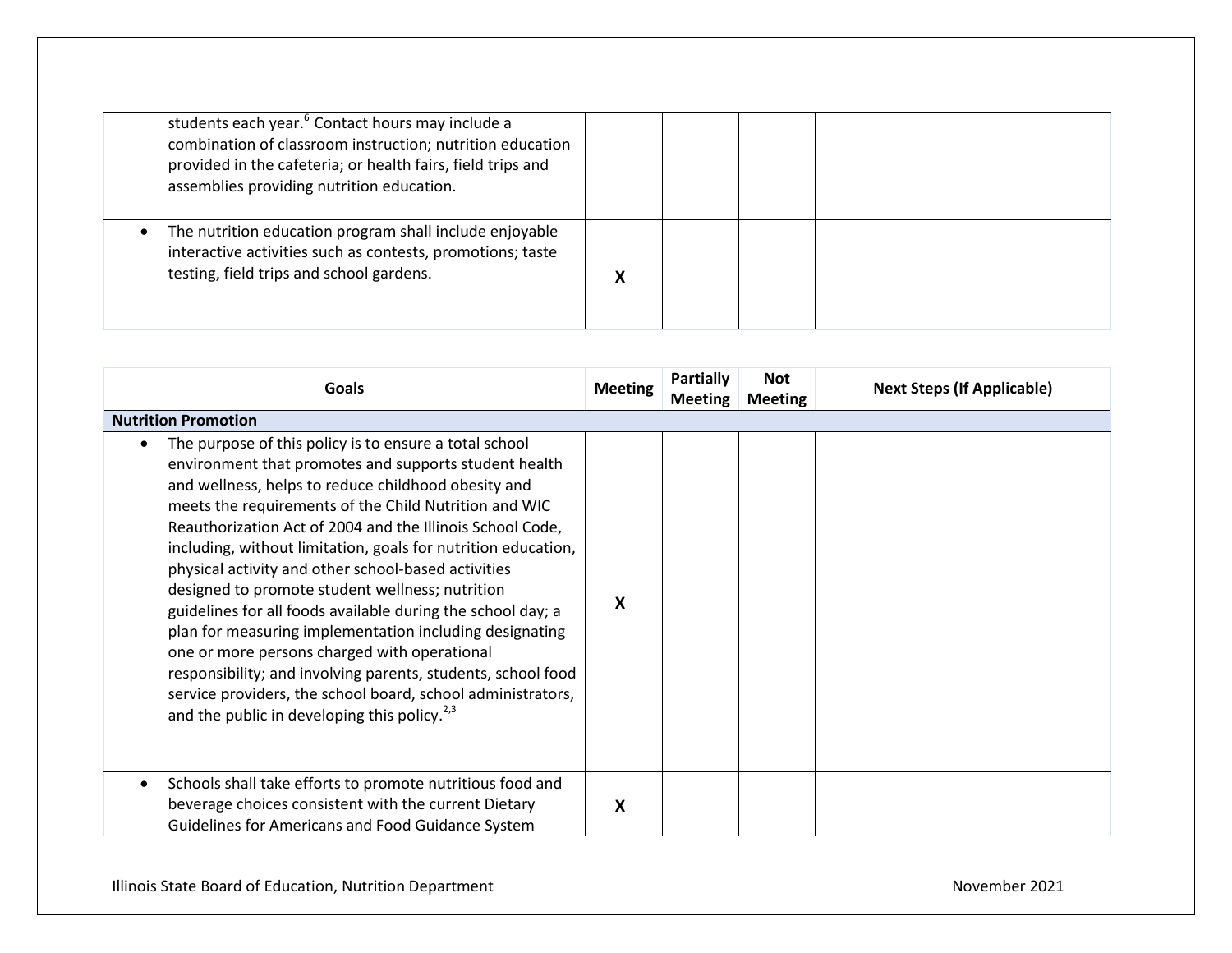| (MyPyramid) such as fruits, vegetables, low-fat dairy foods<br>and whole grain products. $8,10$ |  |  |
|-------------------------------------------------------------------------------------------------|--|--|
|                                                                                                 |  |  |
|                                                                                                 |  |  |

| Goals                                                                                                                                                                                                                                                                                                                                                                                                                                                                                                                                                    | <b>Meeting</b> | <b>Partially</b><br><b>Meeting</b> | <b>Not</b><br><b>Meeting</b> | <b>Next Steps (If Applicable)</b> |
|----------------------------------------------------------------------------------------------------------------------------------------------------------------------------------------------------------------------------------------------------------------------------------------------------------------------------------------------------------------------------------------------------------------------------------------------------------------------------------------------------------------------------------------------------------|----------------|------------------------------------|------------------------------|-----------------------------------|
| <b>Physical Activity</b>                                                                                                                                                                                                                                                                                                                                                                                                                                                                                                                                 |                |                                    |                              |                                   |
| Students in preschool through grade 8 shall participate in<br>daily physical education that enables them to achieve and<br>maintain a high level of personal fitness; emphasizes self-<br>management skills including energy balance (calories in<br>minus calories out); is consistent with state/district's<br>standards/guidelines/framework; and is coordinated<br>within a comprehensive health education curriculum. <sup>4</sup><br>The curriculum shall be consistent with and incorporate<br>relevant Illinois Learning Standards. <sup>5</sup> | X              |                                    |                              |                                   |
| It is recommended that elementary students participate in<br>physical education for a minimum of 150 minutes per<br>week, and middle students participate for 225 minutes per<br>week (National Association for Sport & Physical Education<br>recommendations). $7$ Special emphasis should be placed<br>on promoting an active lifestyle in preschool through<br>primary grades as health habits are established at a young<br>age. Accommodations shall be made for students with<br>disabilities, 504 plans, and other limitations.                   | X              |                                    |                              |                                   |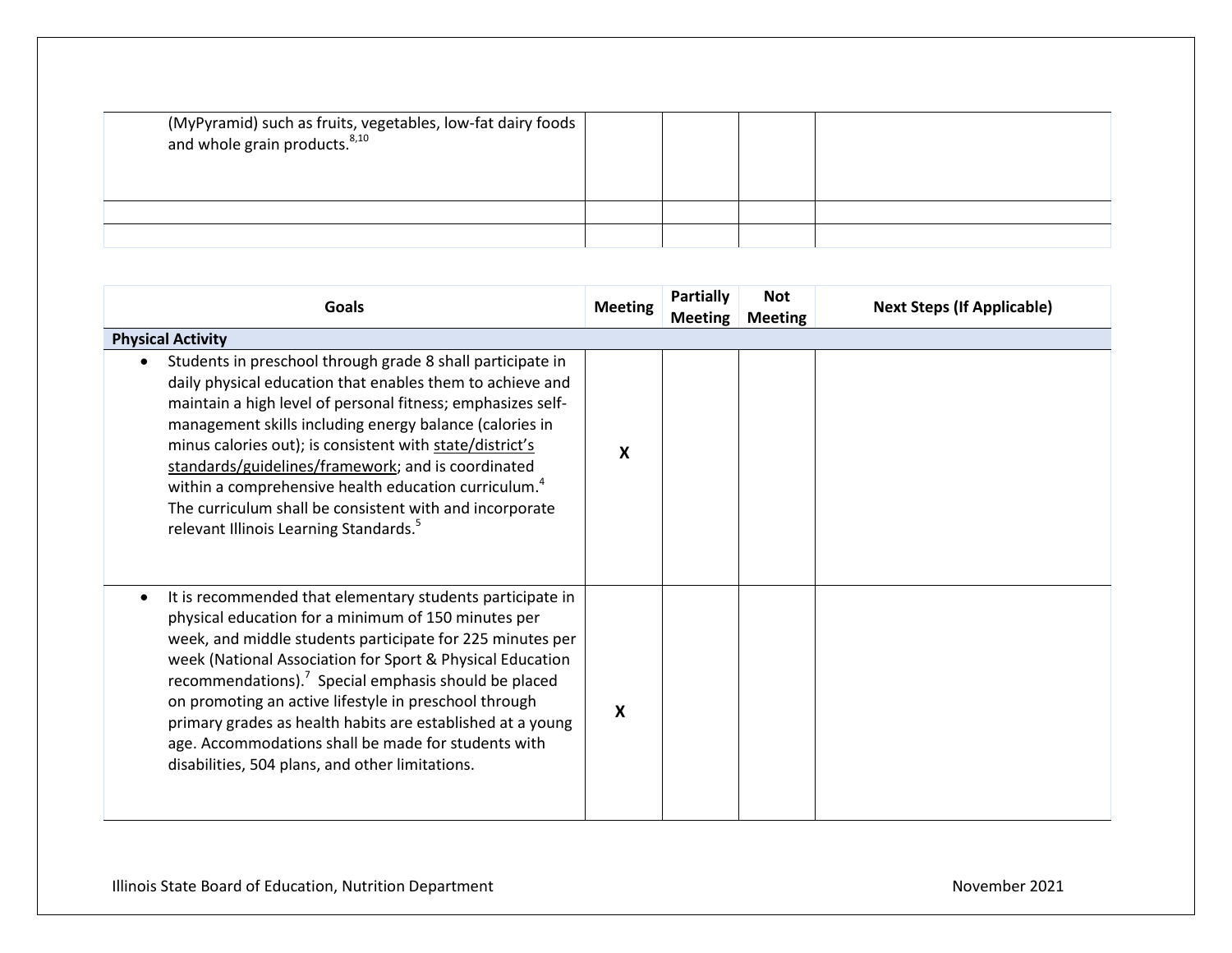| elementary students.<br>and physical activity clubs. | Schools shall provide a daily supervised recess period to<br>Students shall be provided opportunities for physical<br>activity through a range of before- and after-school<br>programs including intramurals, interscholastic athletics,    |  |  |
|------------------------------------------------------|---------------------------------------------------------------------------------------------------------------------------------------------------------------------------------------------------------------------------------------------|--|--|
|                                                      | Because students should engage in a minimum of 60<br>minutes of physical activity a day, the physical education<br>program shall actively engage families as partners in<br>providing physical activity beyond the school day. <sup>8</sup> |  |  |

| Goals                                                           | <b>Meeting</b> | <b>Partially</b><br><b>Meeting</b> | Not<br><b>Meeting</b> | <b>Next Steps (If Applicable)</b> |
|-----------------------------------------------------------------|----------------|------------------------------------|-----------------------|-----------------------------------|
| <b>Other School-Based Wellness Activities</b>                   |                |                                    |                       |                                   |
| <b>Parent Partnerships</b>                                      |                |                                    |                       |                                   |
|                                                                 | X              |                                    |                       |                                   |
| Consistent School Activities and Environment - Healthy Eating   | Χ              |                                    |                       |                                   |
|                                                                 |                |                                    |                       |                                   |
| Consistent School Activities and Environment -Physical Activity |                |                                    |                       |                                   |
|                                                                 | X              |                                    |                       |                                   |
| Food or Physical Activity as a Reward or Punishment             |                |                                    |                       |                                   |
|                                                                 | X              |                                    |                       |                                   |